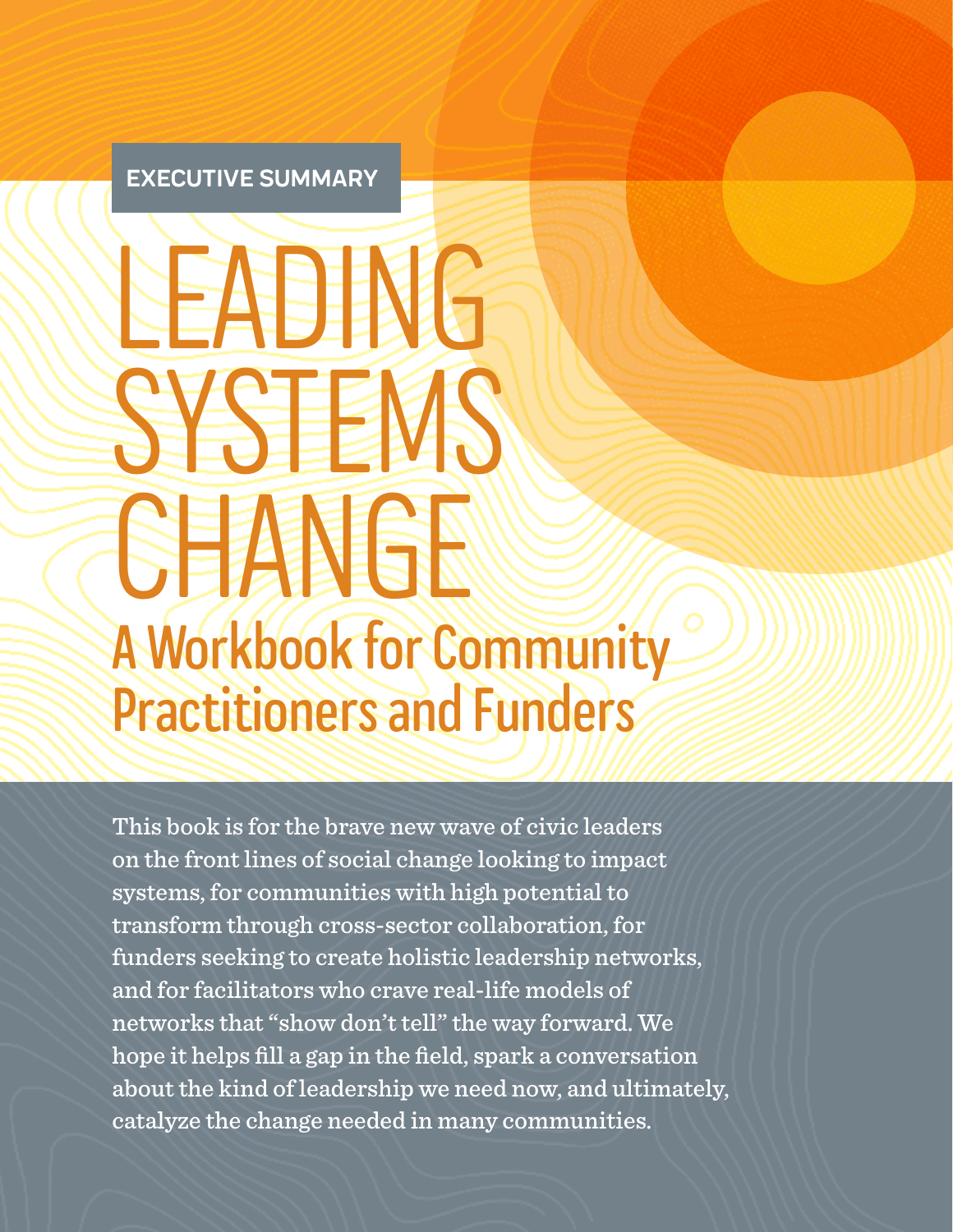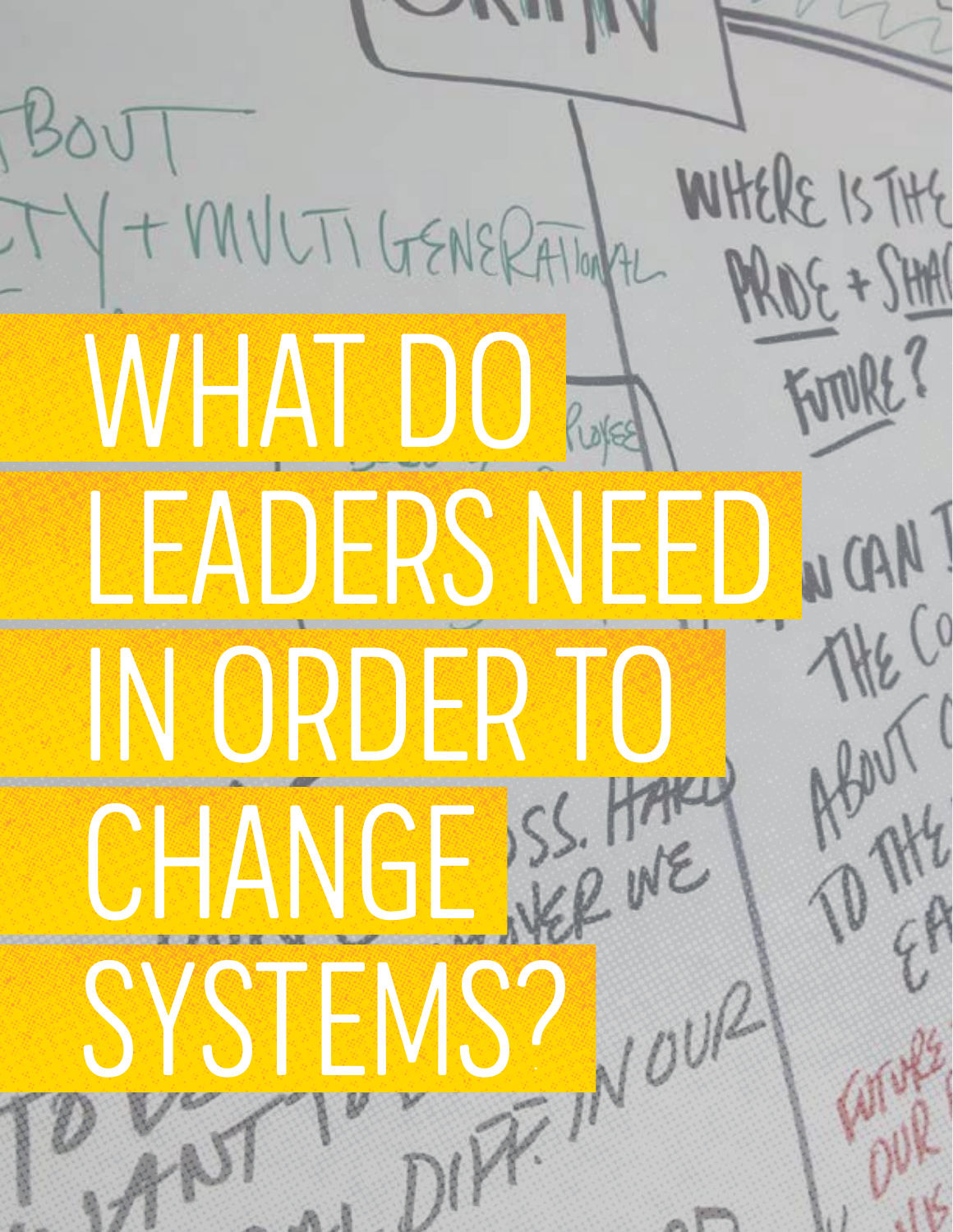# LEADING SYSTEMS CHANGE

### A Workbook for Community Practitioners and Funders

By Heather McLeod Grant and Adene Sacks

### THE FRONT LINES OF SOCIAL CHANGE

It's a challenging time to be on the front lines of social change. The communities in which we live and work face complex problems—from persistent poverty, income inequality, and the opioid crisis to racism, mass incarceration, and climate change—that are scaling faster than our best approaches to solving them. Fatigued, isolated, and frustrated, many of the social change leaders working to address these challenges are losing trust in the democratic process and longing for a new path forward.

These leaders are caught inside a liminal moment. What it means to lead social change is rapidly shifting. Individuals, organizations, and even sectors can no longer work in isolation and expect to move the needle or create lasting impact on increasingly interrelated systems-level problems. In this era of constant and rapid disruption, social change is systems change. But if transforming systems so that they work better for everyone is the *why* of this work, then the missing piece for leaders is the how. Just how can we collaborate and get productive in complex systems? How can we re-create community that has equity at its center? And how will we need to change as leaders to get this work done?

 *Individuals, organizations, and even sectors can no longer work in isolation and expect to move the needle or create lasting impact on increasingly interrelated systems-level problems.*

In *Leading Systems Change*, we show that being a systems leader demands a new kind of toolkit—one filled with the approaches, mindsets, and support required for seeing, acting, and leading change across systems and in relationship with others. Today's leaders need help building their collaborative capacity and learning to build it in others; practice in crossing boundaries and aligning multi-racial and multisector teams productively; and opportunities to grow their self-awareness, their systems awareness, and their ability to act and learn from a place of empathy. They need experience and confidence in having tough conversations about race, power, and issues of equity. And they need fellow travelers—other leaders who can become co-conspirators on this journey to move past what divides us, toward what unites us.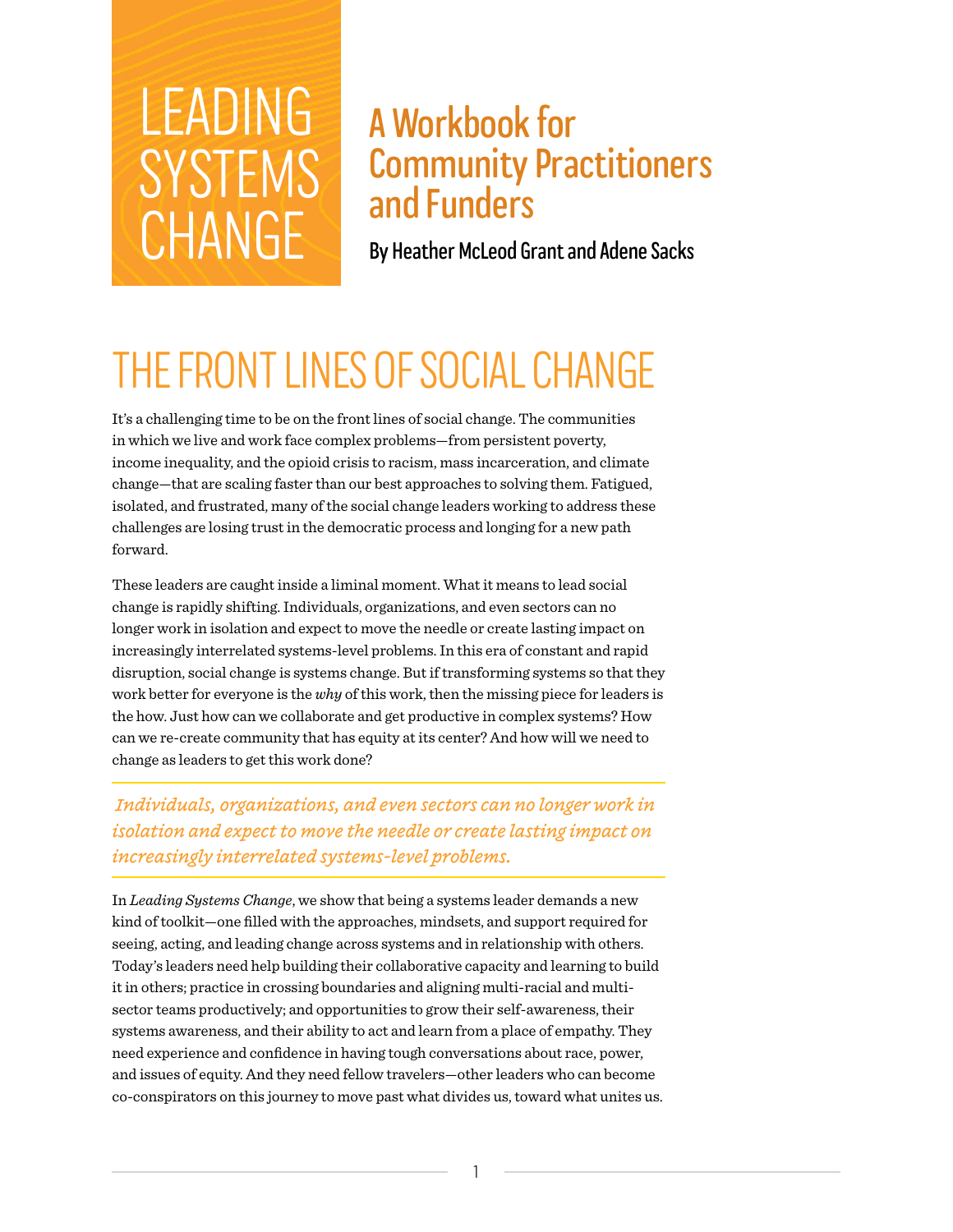## THE NEW LEADERSHIP NETWORK

In *Leading Systems Change*, we share the story of how we worked for more than five years to equip leaders with this kind of toolkit through the New Leadership Network (NLN). In 2012, we set out to design and develop a program that would bring together local leaders to learn, build relationships, and collaborate for a better future in California's Central Valley—a region that is agriculturally abundant yet economically and socially underserved. With funding from the James Irvine Foundation, we launched the first NLN in Fresno County in 2013, followed by a second NLN in nearby Stanislaus County in 2016.

It was understood from the beginning that the NLN would evolve, yet the impact on these leaders was almost immediate. Many began deeply connecting with one another and with their own aspirations for change. Some who had stood on opposite sides of issues began to hear and absorb opposing perspectives. Instead of seeing just their piece of the community, these leaders started seeing the whole

picture and experimenting with new ways to tackle old challenges. Individually and as a network, they began to see what they could achieve if the hurdles that kept them from impact were brought to the surface, talked about in new ways, and transformed into a starting place for doing things differently.

*Instead of seeing just their piece of the community, these leaders started seeing the whole picture and experimenting with new ways to tackle old challenges.*

What started as an experiment in fostering a collective approach to community change—and building the capacity of leaders to impact systems has emerged as a promising mechanism for making progress on longstanding local problems. Looking beyond these two communities, we believe the NLN can serve as a powerful model for how leaders in other communities can organize themselves to create systems change.

# A "HOW-TO" OF SYSTEMS CHANGE

Across two networks and different generations of design and facilitation teams, funders, and community partners, we have learned an enormous amount about what it takes to create place-based cross-sector networks, build leaders' capacities, and help them drive real impact locally. While there are a number of good books and articles on how to create networks for social impact, there is very little on how to build leaders' capacities to be "system leaders." Ultimately, we wanted to create a resource that speaks to both aims: building a systems change network and building leaders' skills for a new era.

In *Leading Systems Change*, we walk readers through our process for preparing and empowering a network of leaders to transform the local systems in which they live and act. The book starts with a detailed case study of how we designed, implemented, and launched the NLN in both Fresno and Stanislaus counties. In the last section of the book, we offer a more "hands-on" guide, sharing many of the exercises and activities that we use in the program, along with links to additional templates, worksheets, and resources downloadable from the NLN website.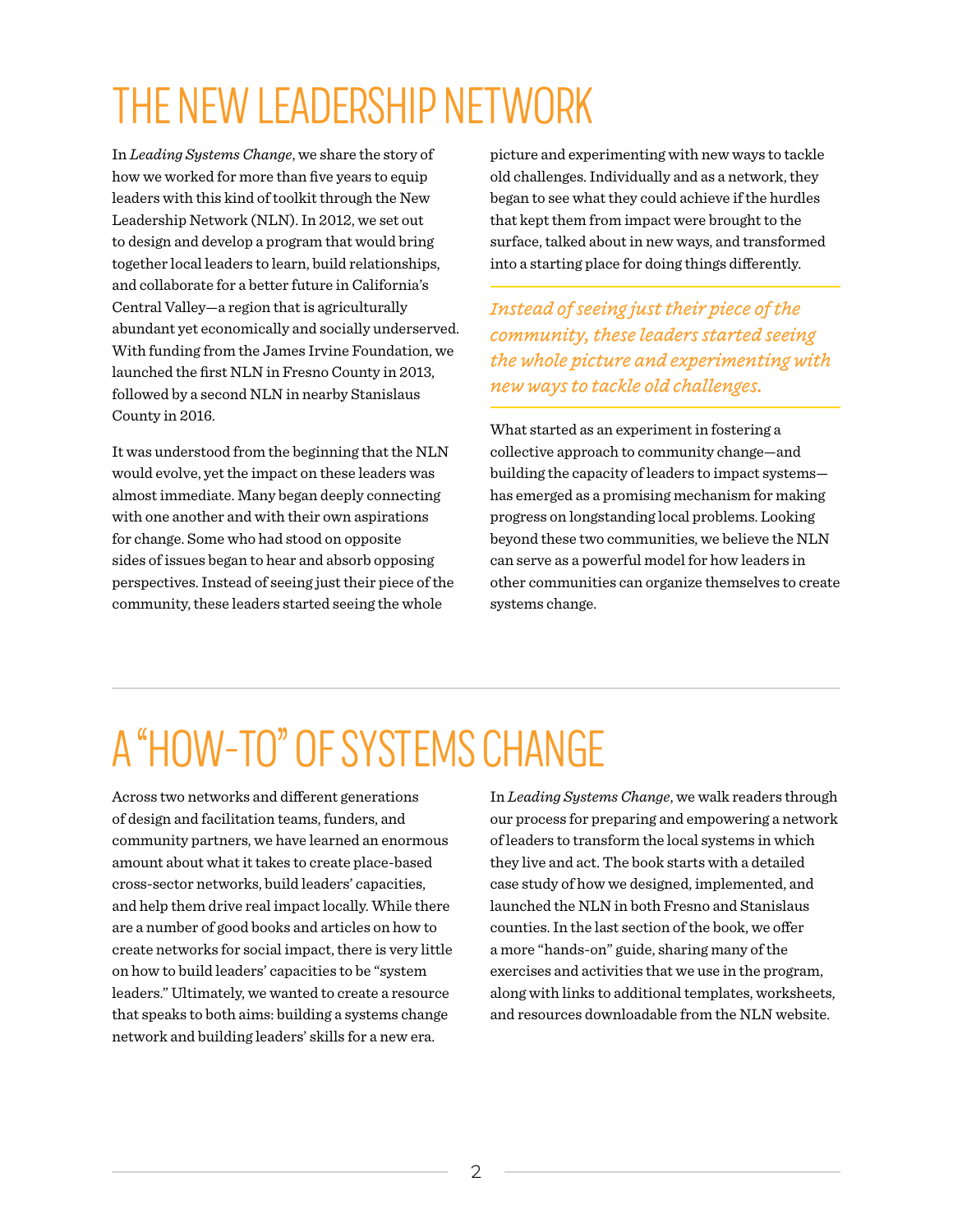### THE WHERE, THE WHAT, AND THE WHO

In the case study, we cover many of the critical stages and choices we experienced before the program launched, beginning with **assessing community readiness** (Chapter 2). Does the community exhibit the characteristics that make it conducive to this kind of intervention? Systems-level challenges are a starting condition for a leadership network, and the lack of vertical and horizontal connectivity can signal openness to a new way of working. But these indicators are not proxies for community readiness. There needs to be a desire for change—and if local leaders aren't motivated to try new ways of working, it could be difficult for this approach to succeed.

What do leaders need in order to change systems? What new competencies will help them build their capacity to lead collectively? In Chapter 3, we introduce the **five foundational theories or approaches** we believe are essential to creating collaborative networks capable of systems change systems thinking, network theory, human-centered design, leadership/coaching, and equity—and explain how we integrated them into one program. We also share the I-We-It framework that became shorthand for our theory of change: helping individual leaders ("I") working in networked and collaborative ways ("We") reach the larger goals of systems change ("It").

In building social change networks, though, the who matters just as much as the what. In Chapter 4 we explain the necessity of getting **the right people**—a group that is representative of the community it intends to impact—in the room. How community leaders experience the NLN program largely depends on the people around them: the other leaders participating, the team facilitating the program, and the backbone organization and funder supporting the work. Together, all these groups comprise the full "human container" for the NLN experience. It's important to get all of them right—and ensure they are deliberately diverse across many dimensions.

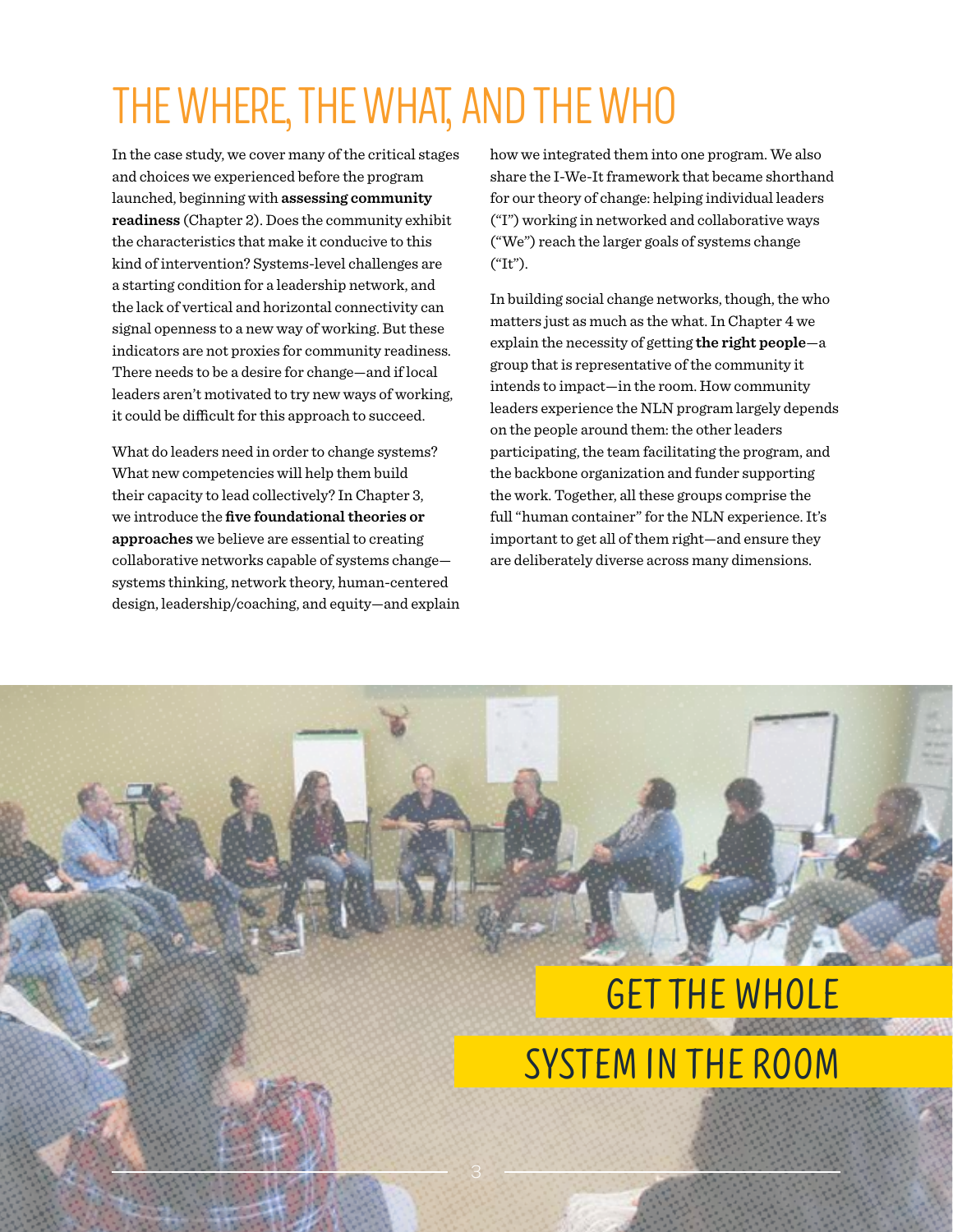

### BUILDING A NETWORK

Each NLN community network comprised 50 to 60 leaders overall—with four discrete "cohorts" of roughly a dozen leaders each launching six to eight months after the other. We believe that putting leaders through an intensive leadership experience over a shorter time frame—and running cohorts every six months rather than every year—allows networks, and communities, to get to a tipping point sooner. The NLN program itself unfolds across the three convenings, each of which has its own purpose and design, with formal gatherings and design team projects happening in between.

**Convening 1| In.Formation:** At a retreat-like setting, participants get to know one another deeply, build trust, and develop empathy to bridge their differences. This convening is intentionally disarming, lifting leaders out of more traditional ways of working and helping them gain new perspective on themselves, one another, and their shared community. The leaders leave this gathering with a new tribe, a more equity-centered perspective, and a focal issue to work on.

**Convening 2 | Learning Journey:** The second convening offers a different kind of disruptive experience—a three-day learning journey designed to get leaders out of their familiar contexts and expose them to innovative tools and ideas that they can adapt to their work, while continuing to deepen their relationships with one another and beginning to apply human-centered design to local challenges. It's at this convening that each project team designs an innovative community project to be launched before the final retreat.

**Convening 3 | Integration:** Leaders enter this convening feeling a sense of both accomplishment and new beginnings—of the group having created the space, tools, and relationships that will help them become the systems leaders they wanted to be. Together, leaders explore what lies ahead for the larger NLN network, and how to connect what they have learned back to their work and the larger community.

Critically, we also share what happens next—the often overlooked and underreported work of **embedding and sustaining a network** (Chapter 8). How can the engagement that helps keep a network healthy be supported over time? How do you help members stay connected and productive? Many networks skip this step, offering little support beyond the initial program, and invariably they lose momentum. In the book, we share a set of core elements that we believe help a network to become embedded and sustainable over time—including nurturing network governance, continuing to steward project teams, hosting informal meetups, facilitating peer learning, and supporting emerging collaborations.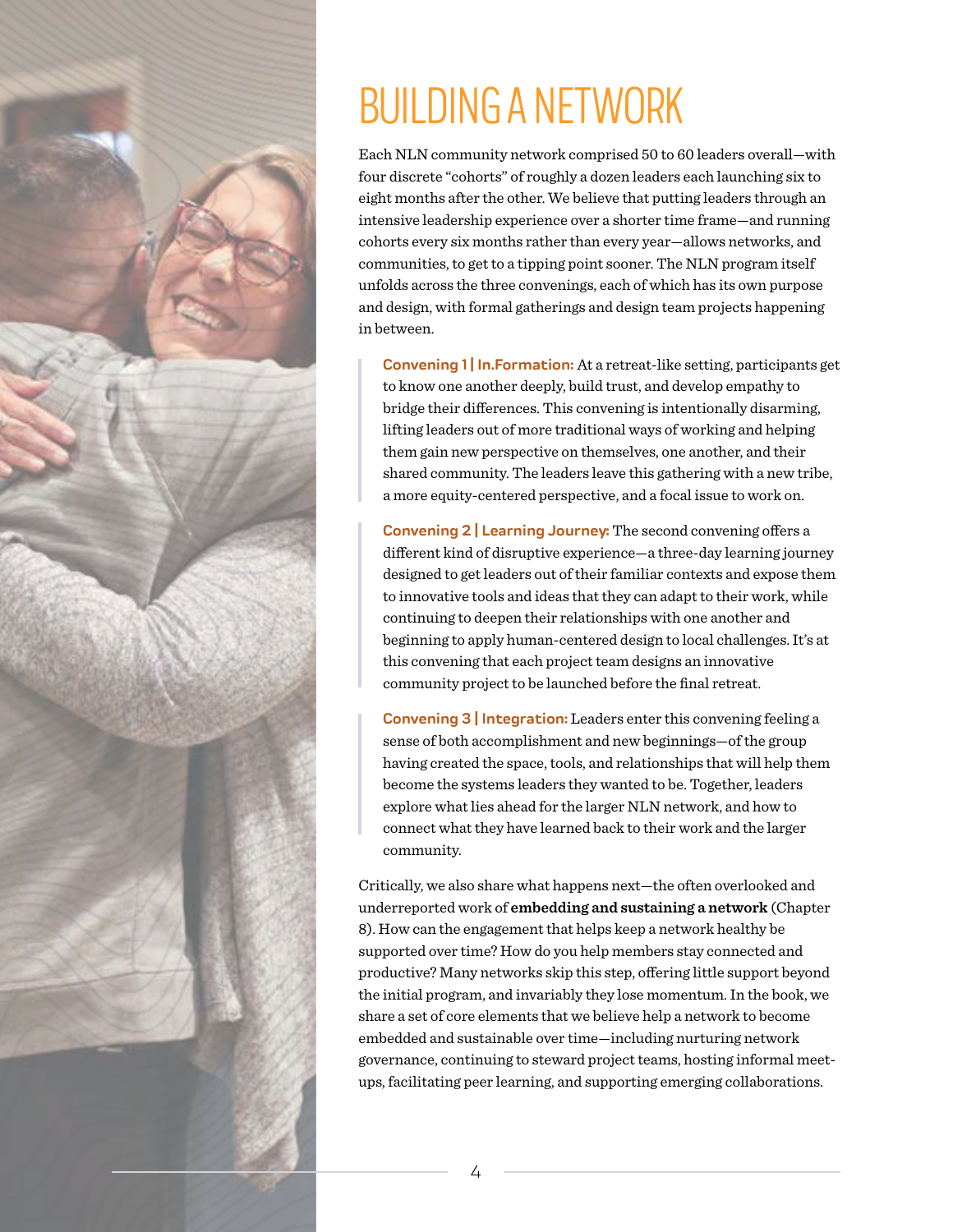### THE NLN ARC OF LEARNING



#### **CREATING THE CONTAINER** DAY 1

Orient participants, build connections, and establish trust in the group.

- Rituals of Connection: Whose shoulders are you standing on?
- → Personal Introductions
- Community Agreements
- → Program Orientation

#### **STORIES** DAY 2 STORIES TO SYSTEMS

Use participant stories to map and understand larger community systems.

- → Passion Talks (Part One)
- → Systems Mapping (Part Two)
- → \*Design Thinking: Gift Giving
- → \*Design Project Scoping

#### **SYSTEMS** DAY 3 SYSTEMS TO STORIES

Help participants identify which challenges to address, form design teams, and set personal leadership intentions.

- → \*Empathy Field Guide
- $\rightarrow$  Gatekeeping
- → Moments of Movement: KELP

#### **WE ARE NOT ALONE** DAY 4 NOTALONE DAY 7

Expose participants to new ideas by meeting leaders in other communities. Reconnect and recommit to intentions.

- → Site Visits in Host Community
- → Exchange with Local Leaders
- → Leader's Stand

#### **DESIGN S** DAY

Teach human centered design as an approach to tackling systems challenges.

- → \*Design Project Synthesis
- \*Improv Exercise: Yes/And
- → \*Prototyping Dashboard

#### **BRAVERY** DAY 6 BRAVERY **DAY 9**

Explore equity, power and privilege in the cohort and the larger community.

- → Leadership Feedback
- Equity Fishbowl
- → Diversity Circles

#### **RE-DESIGN DAY**

Capture learning from the prototypes, and help teams determine future action. Examine team dynamics.

- \*Design Project Testing
- → \*Design Team Feedback Grid

### DAY 5 DAY 8 INTEGRATION

Help participants integrate their learning and invite others to support their vision.

- → Personal Network Mapping
- → Peer Consult
- Empowering Questions

#### **IT'S OVER / NOT OVER**

Design the network's future and retell the story of each participants' journey.

- → Design the NLN Future
- Rituals of Connection: What is my NLN story?

\*Offered for use under creative commons license from the Stanford d.school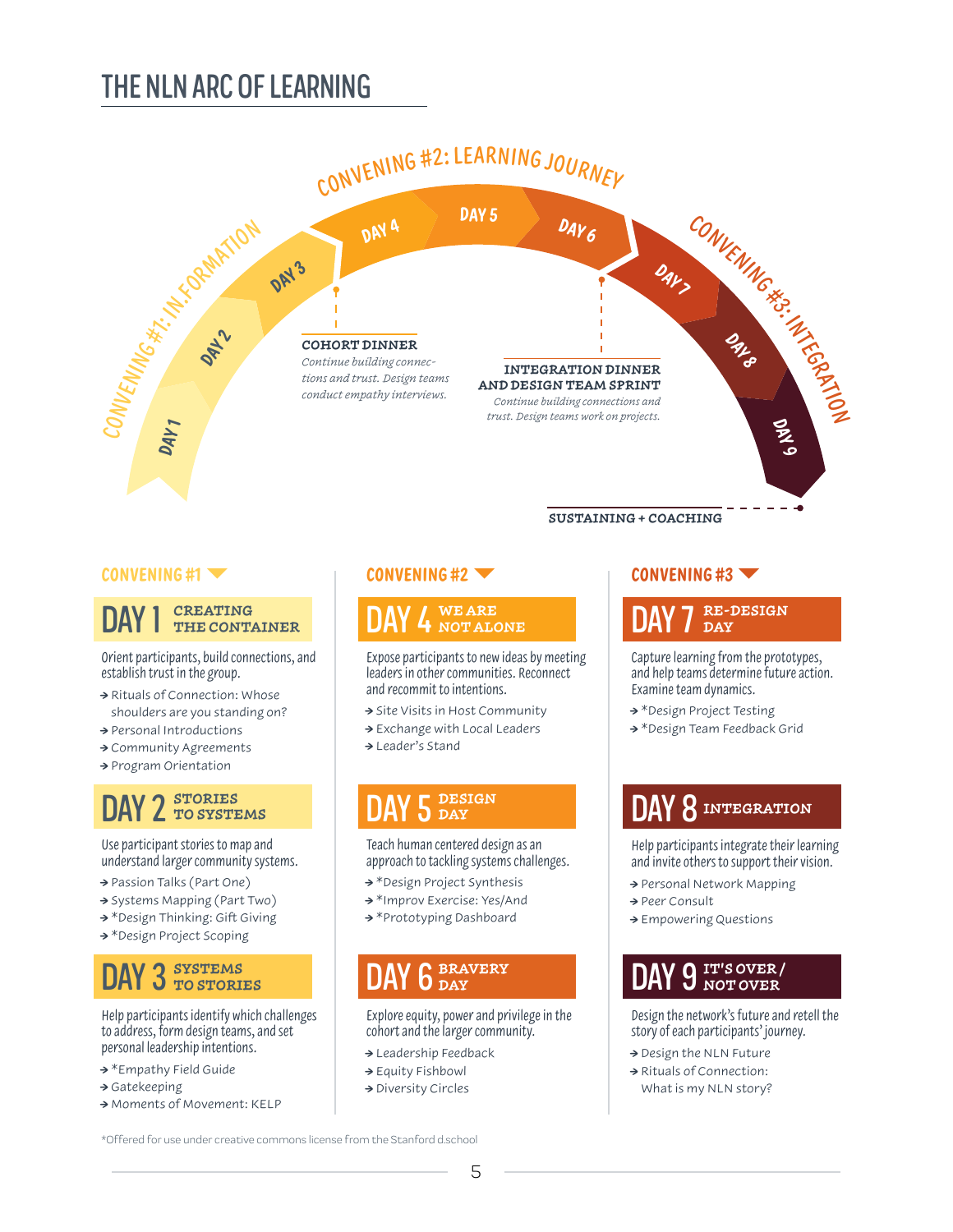## COLLABORATIVE PROJECTS, ENERGIZED LEADERS

Evaluating a local cross-sector leadership network designed to produce results on multiple levels of communities or systems comes with its own set of challenges. In Chapter 9, we give insight into the integrated evaluation we created to assess the progress of both networks. We also document and share the NLN's substantial **impact to date:** both the small and large effects that the program has had on the participants personally, on their ways of working together, on social capital and connectivity, and on the communities in which they live. For example:

■ Within a year of its launch, NLN Fresno members had initiated more than 80 new collaborations, either launching or adding significant momentum to local initiatives designed for systems-level impact—including a kindergarten readiness program in Fresno's low-income neighborhoods, another that aimed to increase third-grade reading proficiency in the city, and a downtown revitalization project that would bring new business and transit-oriented development to the region. Network members also started joining one another's boards, showing up as a unified force at

city council meetings, and meeting formally and informally to fuel the network's momentum.

■ Similarly, in Stanislaus County, leaders moved from feeling isolated to feeling part of an energized network of like-minded peers. They began acting on local systems together almost immediately—working to redesign local police cadet training to have more community input; overhauling a government program designed to connect Spanish-speaking parents to childcare support; and collaborating across sectors to help mentally ill homeless individuals who were driving significant healthcare costs receive the support they needed to get off the street.

Finally, recognizing that this work is constantly evolving, we share our emerging lessons, talking frankly about both the challenges and the opportunities of building collective leadership for systems change. We also reflect on how these ideas might be applied to other contexts, calling out the variables that could influence implementation and reflecting on the various ways these ideas, frameworks, and tools can be applied to different situations.

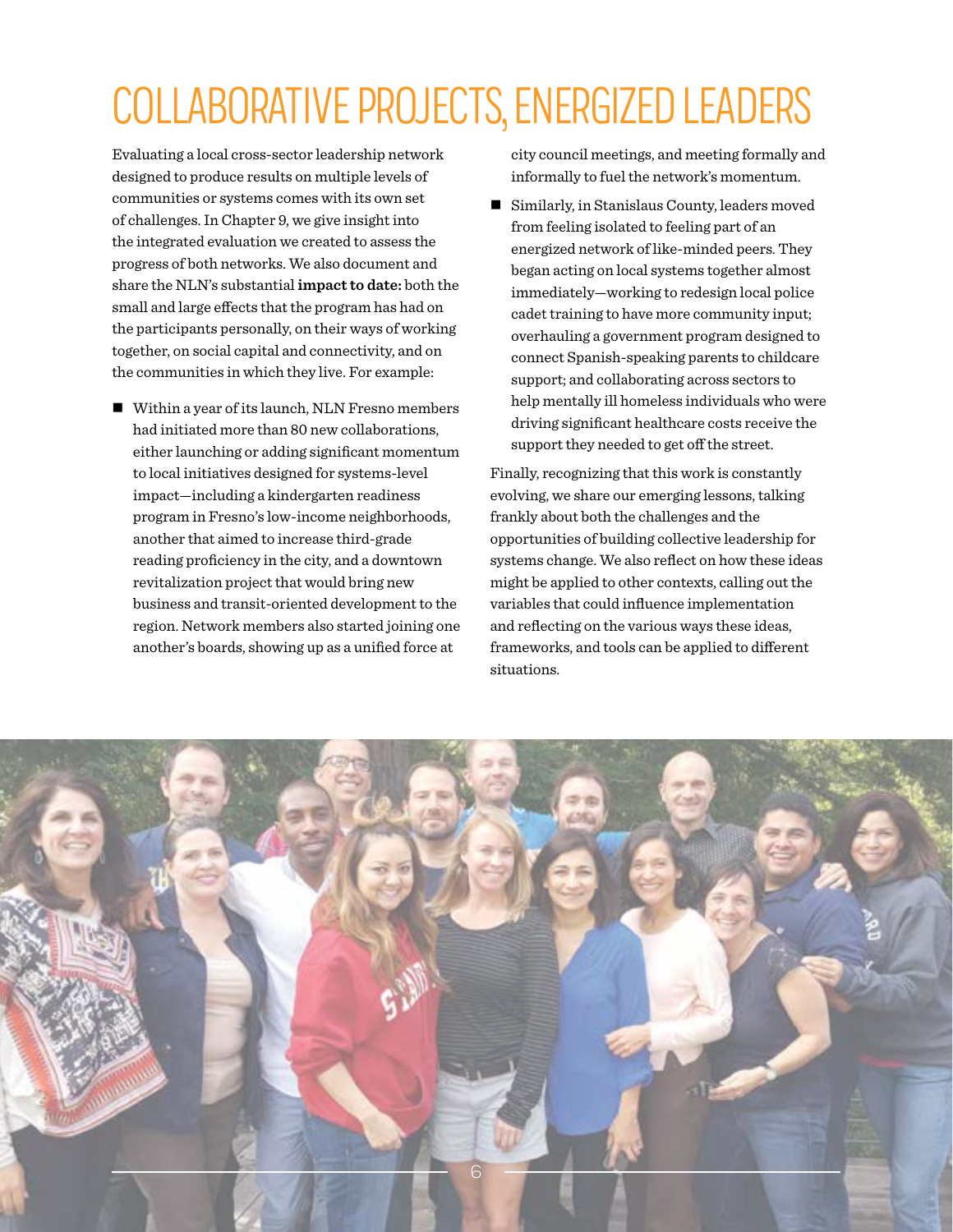## TOWARD TRANSFORMATIVE CHANGE

Giving leaders the opportunity to think about their own leadership, work at a systemic level, and build relationships across race, class, and sector can create the conditions for transformative change in a community. As we illustrate in the book, leaders in these counties are now stepping into new roles and rising to new challenges. They have formed new connections and are using these to accelerate existing work, innovate new approaches, and collaborate across issues and sectors to get more done—and they are beginning to change the larger systems in which they work and live.

It is our greatest hope that our stories and lessons learned will inspire civic leaders, funders, and other changemakers across the country to embrace leadership for systems change. We have been

honored to watch these leaders in California's San Joaquin Valley step out of their silos, embrace new approaches to leadership, and develop a renewed sense of collective power to change their communities. We have seen them tackle entrenched local problems that few communities seem equipped to take on, moving the needle on issues once deemed hopeless. These leaders show us the future of this work but also the future itself: a world in which leaders link their passions, power, and perspectives to form networks committed to advancing the common good. We invite you join in this work, and this larger movement, to transform our world.

*We invite you join in this work, and this larger movement, to transform our world.* 

### AUTHOR BIOS



#### **HEATHER MCLEOD GRANT**

*NLN Managing Director and Co-Facilitator* | Heather is the co-founder of Open Impact, a social impact advising firm, and a published author, speaker, and consultant with more than 25 years of experience in social change. She is the co-author of the bestselling *Forces for Good*, *The Giving Code*, and other publications.



#### **ADENE SACKS**

*NLN Program Director and Co-Facilitator* | Adene is the co-founder of the With/In Collaborative, and a philanthropic advisor and social impact consultant who spends her days thinking about how networks, design, and strategy can amplify leaders' efforts at changing social systems.

#### **ACKNOWLEDGEMENTS**

Behind this book stands a legion of individuals and organizations without which it never would have happened. We acknowledge them all in more detail on p. ii of the book.

**ONLINE RESOURCES** In an effort to keep our resource list dynamic and updated, we have chosen to include it on the NLN website rather than in the book. Please visit: http://newleadershipnetwork.org/tools/ for a more detailed listing of various resources and additional exercises mentioned throughout the book.